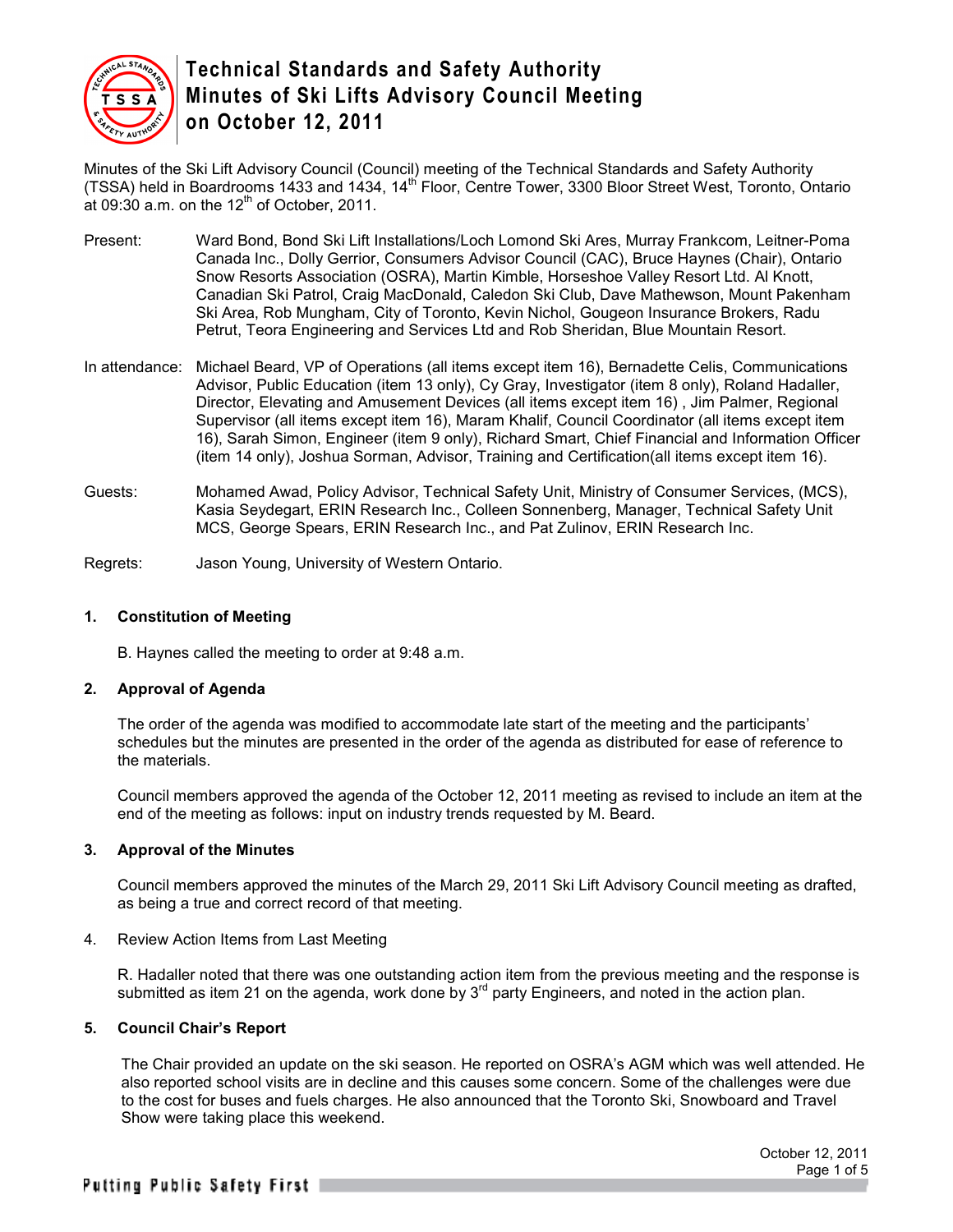

## **6. TSSA President & CEO's Report**

As part of the advanced materials for this meeting, members received a report from the President and CEO regarding TSSA's key activities over the last quarter, which was treated as read.

With the aid PowerPoint presentation, M. Beard, on behalf of TSSA's President & CEO, provided an overview of first quarter safety performance results for fiscal year 2011-2012 highlighting ski lifts periodic inspections passed on first visit, orders per periodic inspections, and shut downs (cease & desists).

## **7. Business Plan**

As part of the advanced materials for this meeting, members received TSSA's business plan for fiscal year 2011/2012, which were treated as read.

With the aid of a PowerPoint presentation, M. Beard gave an overview of the business plan. The presentation outlined what TSSA plans to achieve, budget goals, and an overview of balanced scorecard.

A question arose around the upcoming fee reviews and TSSA status as a not-for-profit organization. It was reiterated that TSSA is not-for-profit and, as such, it must ensure its operational plans, budgets and performance targets are aligned.

A discussion ensued around any policy being in place for billing for two inspectors at sites at the same time. It was confirmed that the time of inspectors in training is not billed; however, due to the logistics of some hills, at times two inspectors are required at a site at the same time, in which case both inspectors' time would be billed. The council requested clarification in this matter.

ACTION: TSSA to provide written clarification with respect to having two inspectors at a site at the same time.

## **8. Advisory Council Survey Result**

In advance of the meeting, the council received the results of the council's survey, which were treated as read.

With the aid of a PowerPoint presentation, which forms part of the record of the meeting, ERIN Research Inc. reviewed the results, identified the top 3 to 5 priorities for councils' functioning and its relationship with TSSA.

Tentatively, the council agreed on the following priorities:

- streamlining presentations at meetings and tailoring them specifically to ski lifts industry (including amusement devices);
- having council members present specialized topics from their respective sectors;
- getting information from TSSA around general activities of the ski lifts industry;
- concerns were raised around council not having industry visibility (people do not know what the council does or their connection to TSSA or how to contact them).

The council will review the matrix of responsibility for reporting industry issues that are to be brought forward for discussion. It was recommended that the council without TSSA will meet in February at Hockley Valley to further discuss the survey results and present at the next council meeting the top three survey issues that they would like TSSA and council to work on.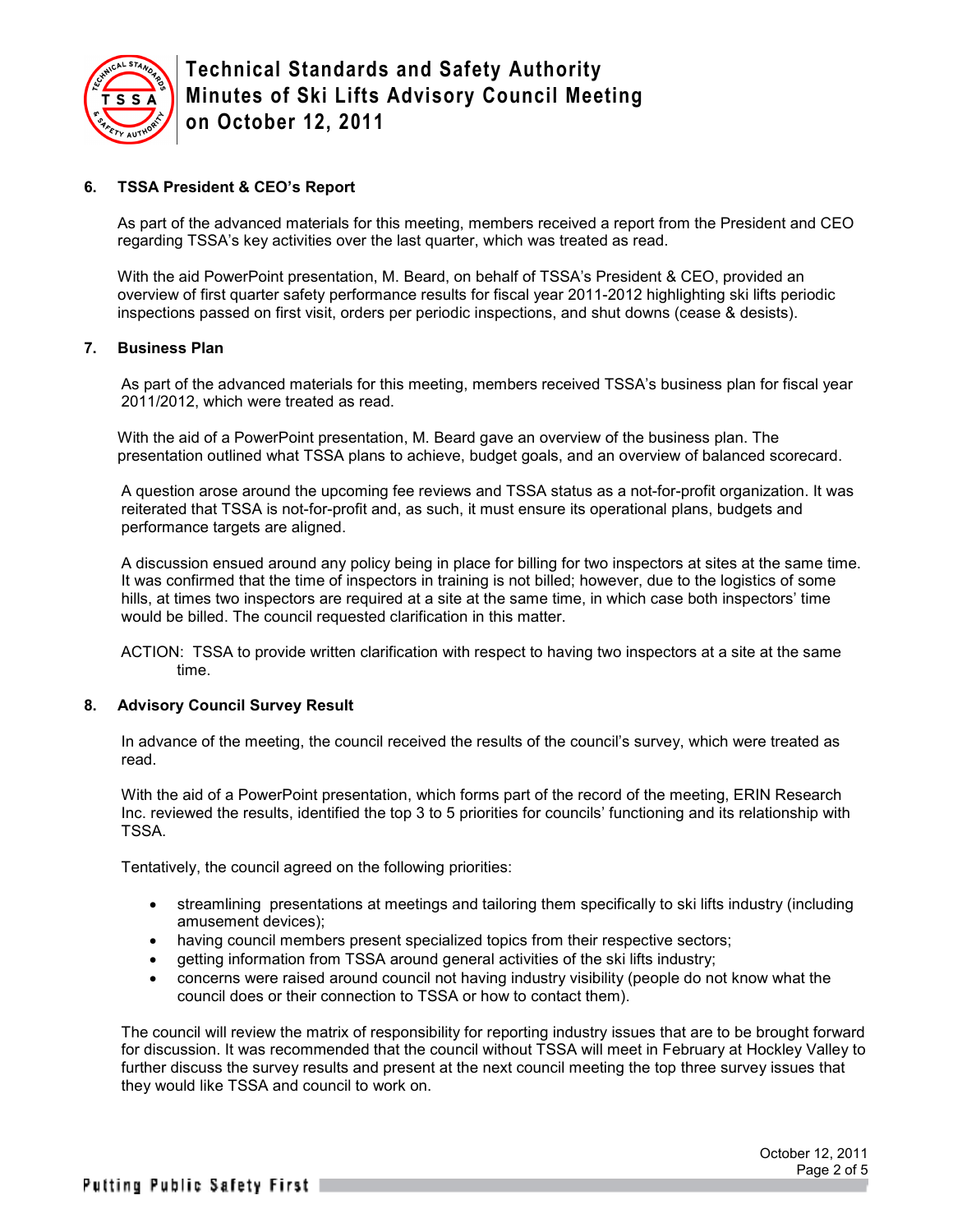

ACTION: B. Haynes will send the proposed dates for the February 2012 meeting (without TSSA) to discuss the survey results to council members.

ACTION: ERIN Research Inc. will provide a list of discussion points from today's meeting for council to use as a template for February meeting.

## **9. Priority Safety Issues: Aging Equipment, Hangers, Surface Lifts, Clarifications to Alterations of Electrical Controls**

With the aid of a PowerPoint presentation, S. Simons provided an update from the Risk Reduction Group (RRG) meeting on September 21, 2011. She provided detailed information around Electrical/Electronic/Programmable Electronic Systems (E/E/PES) alterations, aging passenger ropeway carriers, aging passenger ropeway surface lift, aging passenger ropeway counterweights ropes, and aging passenger ropeway maintenance manuals. The work on E/E/PES alterations is completed with agreement that industry members will jointly submit to TSSA a test case for a simple E/E/PES alteration for review to the requirements of the CAD Sections 5.10.2 and 5.10.3. P. McDermott will be the TSSA lead to review the submission.

For aging ropeways:

- a) Carriers for chair lifts manufactured prior to the five million cycle endurance test it was agreed that Director's Guideline 224/07 will be updated to require, at each assessment, the submitting Engineer or manufacturer to determine based on the findings on a case by case basis if a greater cycle of non destructive testing is required for the carriers, in excess of 20% per year as required by Z98.
- b) Tensioning Systems for T-Bars/J-bars the RRG recommends that implementation of a guideline modeled in accordance with the current Director's Guidelines 224/07 to manage safety of aging Tensioning System for T-bars/J-bars needs further assessment.
- c) Inspection and replacement of counterweight tensioning rope on BM manufactured chair lifts the RRG agreed that owners can submit deviations from the Director's Safety Order 185/03 provided a Professional Engineer takes responsibility for the change to remove the requirement for replacement of counterweight ropes every five years. This item is concluded.
- d) Updating current operation and maintenance manuals in keeping with the latest requirement in CSA Z98 – it was agreed that TSSA will prepare a spread sheet in consultation with the RRG, prioritizing parts in CSA Z98 on critical safety criteria to ensure implementation of CAD Sections 5.4.3 and 5.4.4 within preestablished time frame.
- G. Kanani will be the TSSA lead for item a).
- S. Simons will be the TSSA lead for items b) and d).

ACTION: TSSA to send MCS the RRG meeting packages so they can attend RRG meetings when needed.

ACTION: S. Simons will provide another RRG update at the next meeting.

## **10. Other Priority Safety Issues**

J. Palmer provided an update on enhancing consistency among regulators and informed the council that this initiative will commence once the priority safety issues outlined in item 9 have been completed. He also highlighted the activity of making inspectors available to do safety promotion.

J. Palmer also acknowledged the inspectors' presence at the OSRA fall seminars, doing a session on the Technical Standards and Safety Act and associated regulation as part of the training provided at Georgian College for ski mechanics students, and asked to be invited to ski area's lift operator training sessions.

## **11. Safety Compliance**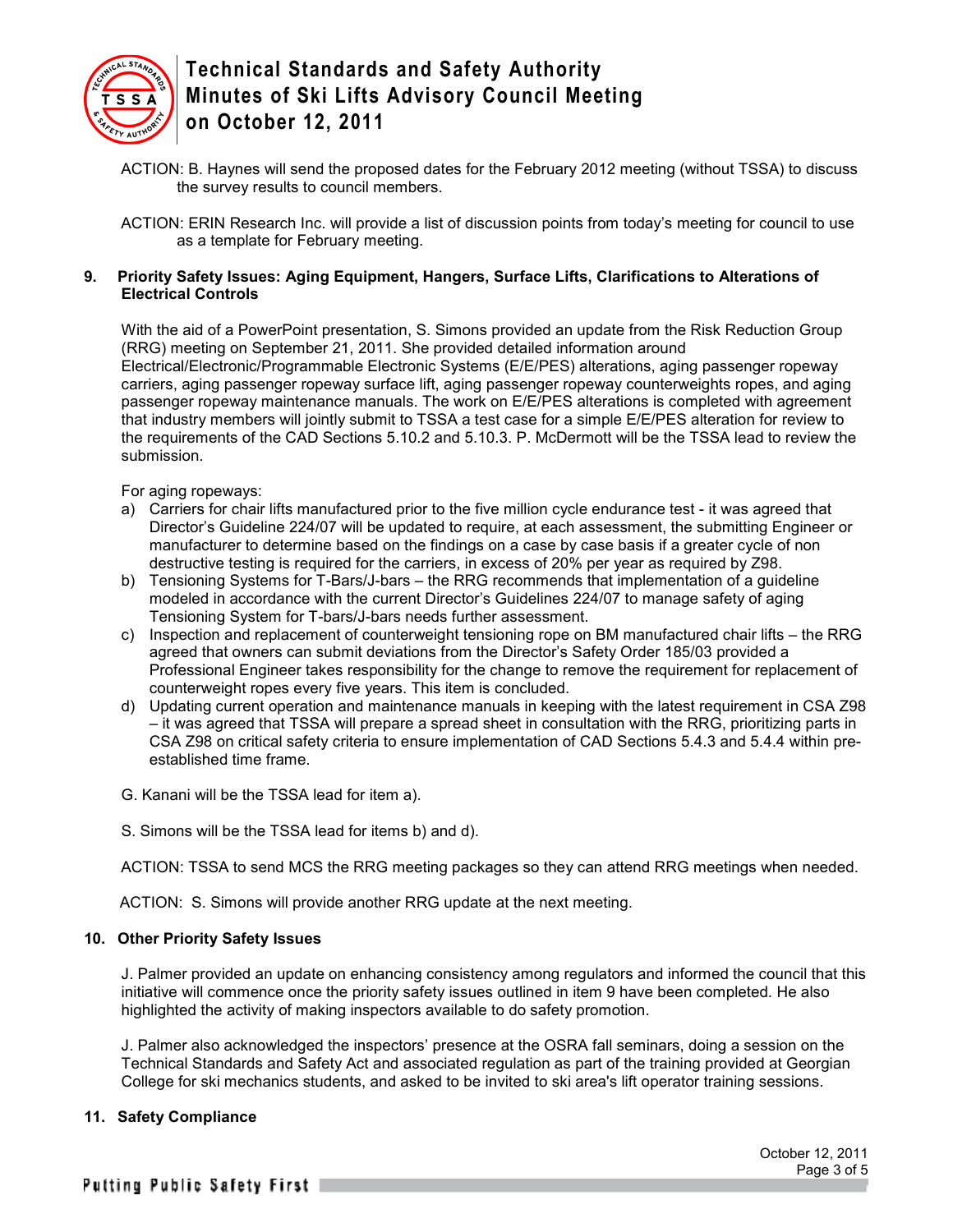

As part of the advanced materials for this meeting, the members received a briefing note on safety compliance, which was treated as read.

With the aid of a PowerPoint presentation, R. Hadaller provided an update regarding ski lift safety and compliance.

In further discussions, C. Gray provided loading & unloading zones document dealing with director's guidelines 214/09 and Section 5 (b), which forms part of the record of the meeting. He advised that there have been a number of devices that had been returned to service without properly reporting the incident, applying the return to service exemption for falls outside of the loading and unloading zones, or determining the fault of the incident incorrectly.

C. Gray proposed clarifications to the requirements of Guideline 214/09.

A high level discussion ensued around mechanics or professional Engineers permitting the return to service versus TSSA personnel doing so. A brief discussion followed on the challenges of getting hold of TSSA personnel and it was reiterated that there are investigators and inspectors who are on call. It was acknowledged that TSSA has an agreement in place including the list of TSSA inspectors who are on call with the Ministry of Environment and Energy's Spills Action Center (SAC) to receive notifications for all reporting of incidents involving medical attention under the Act. Council agreed that members should, within the next two weeks, provide their feedback on the proposed changes to B. Haynes who would forward them to C. Gray to be used in revising Guideline 214/09.

- ACTION: C. Gray will revise the Director's Guideline 214/09 document taking into consideration council's feedback. The revised version will be circulated to the council for further feedback.
- ACTION: Council members to provide their feedback by October  $26<sup>th</sup>$ , 2011 to B. Haynes, who will forward it to TSSA.

## **12. Training and Certification Advisory Board (TCAB)**

As part of the advanced materials for this meeting, the members received a briefing note on the TCAB, which was treated as read.

J. Sorman reported the next meeting for the TCAB is on October 25, 2011 in Barrie and will focus on the action items from the last meeting in January 2011. A brief discussion ensued around the overlapping of ski and amusement devices mechanics throughout the year. Any agenda items or feedback on the TCAB was recommended to be sent to J. Sorman directly.

ACTION: Based on council recommendation, J Sorman to include an agenda item on ski and amusement mechanic licensing on the next Ski lifts and Amusement Devices TCAB meetings.

## **13. Ski Lift Safety Public Education Program 2011/2012**

With the aid of a PowerPoint presentation, B. Celis provided an update on ski lift safety public education key risks and identified target audience as well as challenges and opportunities. She also provided a high level update on research insights on engagements and TSSA's public education strategy. TSSA's next steps include on site program campaigns in cooperation with participating resorts, Canadian Ski Instructors' Alliance (CSIA) partnership, and Ski Patrol partnerships.

It was recommended that TSSA look into boards of education as a target audience since school visits to ski resorts is declining. The council also acknowledged the need for more communication with ski resorts when they are planning activities at the various resorts over the coming ski season.